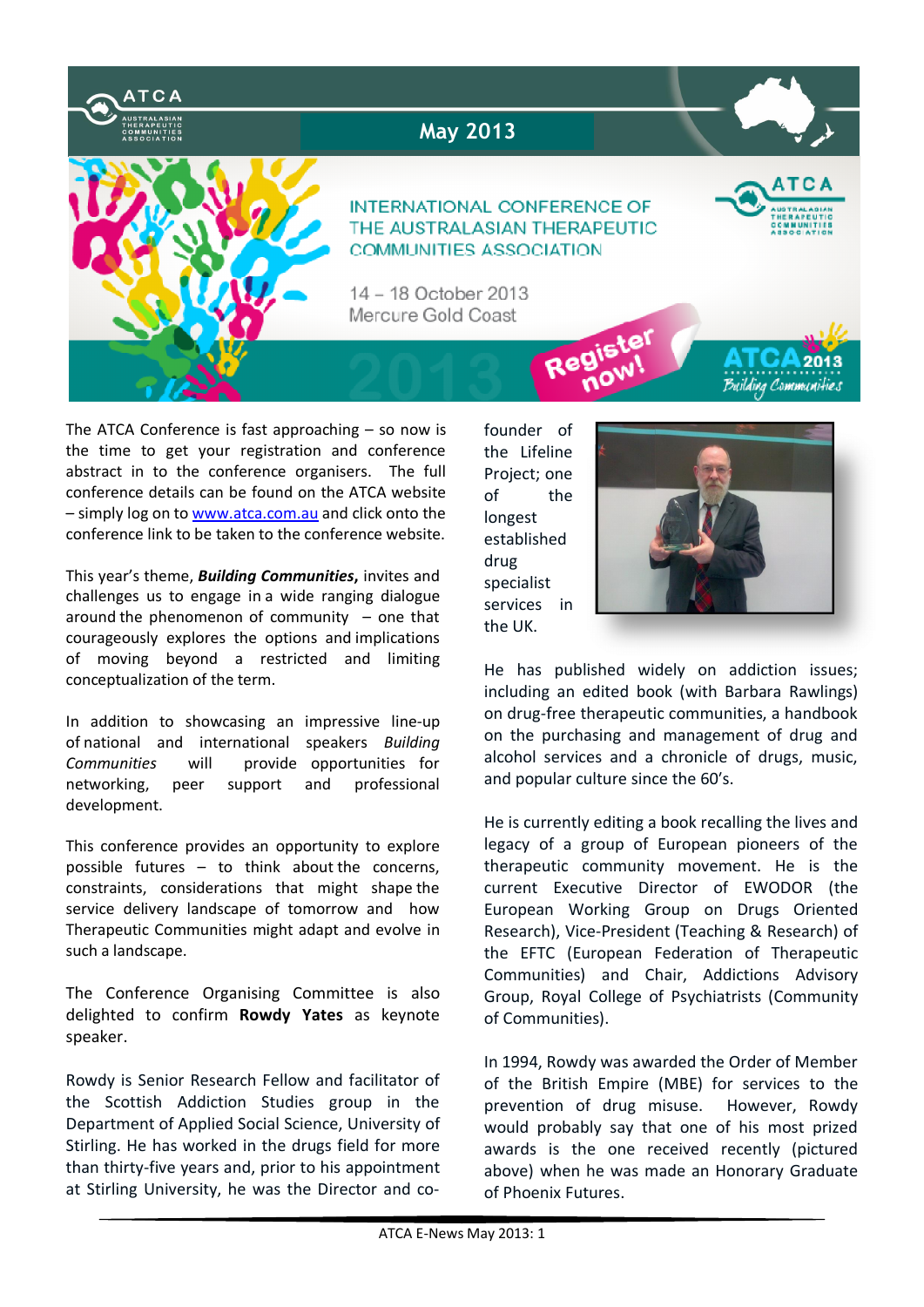Rowdy is a wonderful friend and advocate for TCs – we are really looking forward to welcoming him as our keynote speaker.

Rowdy is very keen to get involved with TCs and residents – including workshops and music. As he will be flying in and out via the West, there is also the opportunity to organise some events in Perth following the conference, as well as in Queensland and Sydney.

We are currently working with Rowdy on his itinerary, so if you are interested in hosting an event, please let Mitchell Giles,

(Mitchell.Giles@liveslivedwell.org.au), Chair of the Organising Committee know as soon as possible.

We are also delighted that **David Best, Associate Professor of Addiction Studies at Monash University and Turning Point Alcohol and Drug Centre,** will also be joining us as a



keynote speaker. David is becoming well known to Australian audiences since moving to Australia from Scotland.

David has undertaken research in:

- $\triangleright$  Drugs and crime, and has been involved in work for the UK Home Office as well as developing and evaluating interventions for drug using offenders.
- $\triangleright$  Treatment effectiveness: was lead for parts of the UK treatment effectiveness initiative, and has been lead on project work in this area in Birmingham and for the Welsh Assembly Government.
- $\triangleright$  Recovery: His primary commitment in the addictions field is to recovery.
- $\triangleright$  He was the first Chair of the Scottish Drugs Recovery Consortium established as part of the national drug strategy, "The Road to Recovery".
- $\triangleright$  He is currently the chair of the UK Recovery Academy to promote academic research into who recovers and when.

Also joining the line-up of conference speakers is **Kate Carnell, Chief Executive Officer of** *beyondblue.*



Kate was appointed Chief Executive Officer at *beyondblue* in 2012 and is the former Chief Executive Officer of Australian General Practice Network. Kate is a pharmacist by profession and was the first female to become the National Vice-President of the Pharmacy Guild of Australia.

Kate was elected to the ACT Legislative Assembly in 1992, and became leader of the ACT Liberal Party in 1993. She was elected Chief Minister, ACT in March 1995, and re-elected in 1998 becoming the first Liberal woman to be elected as Chief Minister or Premier in Australian political history.

Kate was appointed an Officer of the Order of Australia in 2006 for her services to community through contributions to economic development and support for the business sector, knowledge industries, the medical sector and medical technology advances.

Kate is excited to lead *beyondblue* during its next phase of growth, to increase understanding and decrease the stigma that is sometimes associated with depression and anxiety, and to deliver better outcomes for those who experience these conditions, and their families.

She will bring to the conference experience of working across the health sector, and provide us with thoughts and direction on working in partnership with clients with comorbidities.

# **Call for Papers**

There are six different opportunities for papers and presentations at this year's conference. These include:

- 1. Symposium 90 minutes (comprising 3-4 presentations)
- 2. Individual papers 25 minutes (inc question time)
- 3. Workshops  $-90$  minutes,  $\frac{1}{2}$  and full day
- 4. Project Snapshot 14 minutes (inc question time)
- 5. Alternative Presentation
- 6. Posters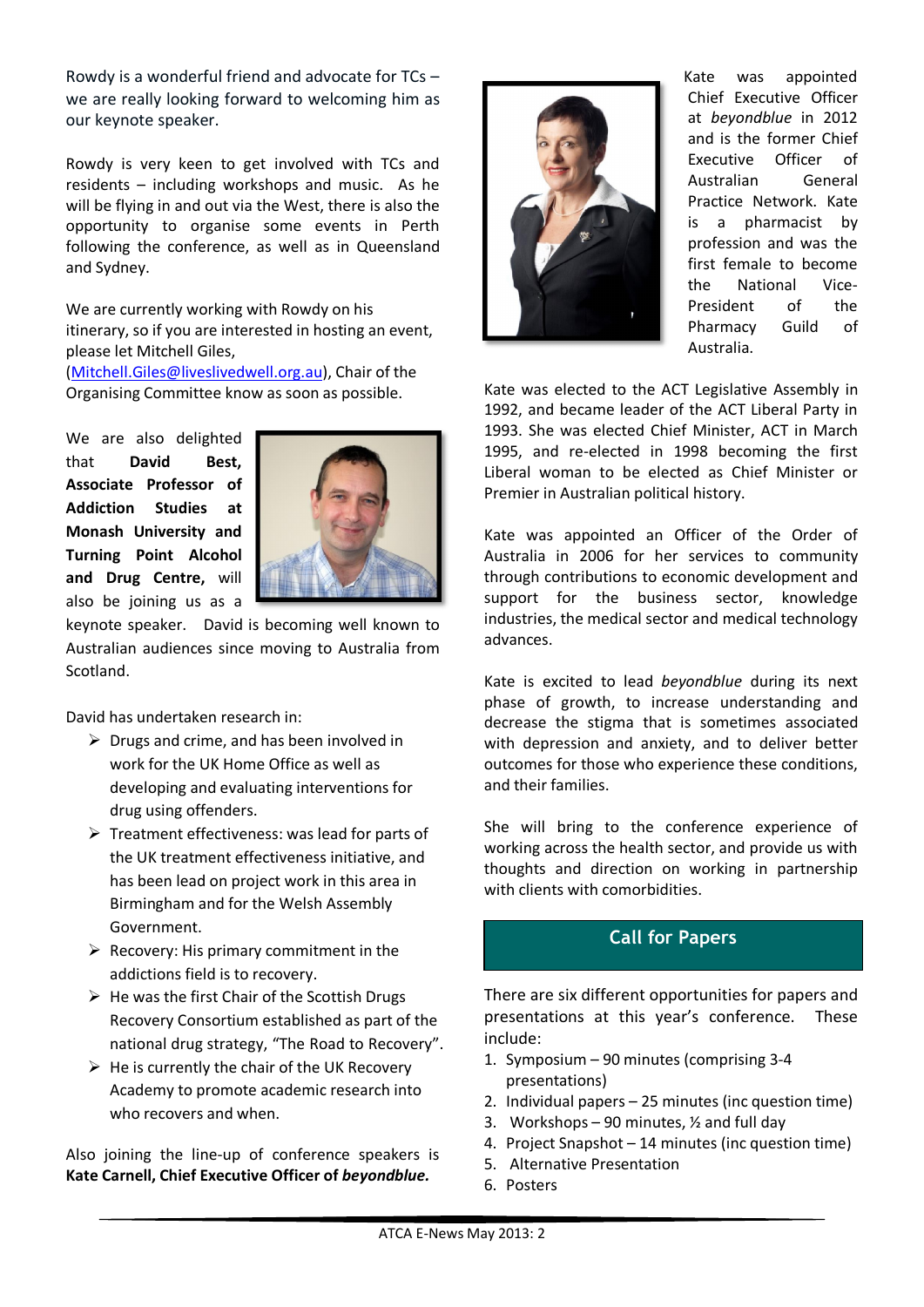Information on the presentation types, including what each comprises, is available on the website. This year's conference themes also provide the opportunity to showcase and present on the range of work and activities currently being undertaken by TCs and others in the sector.

Conference themes:

- $\triangleright$  New TC Models
- $\triangleright$  Co- morbidity
- $\triangleright$  Pathways to treatment for diverse clients: multicultural concerns
- $\triangleright$  Families and Children: family involvement in treatment, interventions for children affected by parental drug use and associated issues
- $\triangleright$  Cultural Security and Best Practice: First Australians, Mãori and Pasifika peoples
- $\triangleright$  Corrective services and coerced clients: working collaboratively with our partners in the justice system

We look forward to receiving your Abstract and to greeting you in Queensland on 14 October!

# **Research Roundtable**

The ATCA Board held a very successful Research Roundtable in March, the notes of which are provided with this newsletter. Most importantly, the outcomes of the day provided direction for further research development with TCs and in the last weeks, a project has already commenced with Flinders University.

Increasingly, there is a growing interest in the area of Quality of Life, and particularly as it moves past a discussion of outcomes based primarily on abstinence measures. Whilst it is important to be looking at TC outcomes which include substance use and criminal behaviour, we are aware that TC participants gain a great deal from their treatment experience through a range of improved outcomes – including improved mental and physical health and wellbeing.

The following thoughts related to Quality of Life are therefore suggested -

#### **Research Questions**

- 1. How should "quality of life" be defined in/by Australasian therapeutic communities?
- 2. How should "quality of life" be measured by Australasian therapeutic communities?

3. What is the quality of life of clients engaged in therapeutic communities for drug treatment?

We know that the populations we work with are at severely compromised at program entry in terms of complexity on a range of substance use and psychosocial measures. In order to take this research project further, the information gathering from TCs needs to be completed. This comprises the tools and measures currently in place, and the purpose for the data collection.

This is a 'green field' with little done so far in this area, research can provide a real opportunity for us to understand what is effective in the TC program approach. The key to supporting this sort of research activity lies in the development of relatively simple data collection processes that can be undertaken routinely and that would result in useful data being available for evaluation as required.

Therefore we are putting together a matrix which includes the measures indicated thus far by the TCs who have already responded to the survey, and we will be asking everyone to complete the information so that we can move forward with the development of a coordinated research approach.



We are currently working in conjunction with Matua Raki, the New Zealand National Addiction Workforce Development group in a project funded by the New Zealand Ministry of Health to develop TC training. Therefore in the next weeks you will receive an invitation to take part in an on-line survey which will ask questions in relation to your TC training needs.

**CEOs and Managers – please ensure this survey is distributed to all staff as it is important we gain as much information as possible to pitch the training programs at the right level.**

There are a number of possibilities – including both accredited and non-accredited training, and we would hope to work with the Registered Training Organisations amongst our TC members to roll out the TC training package.

It is likely that the package will comprise both theoretical and practical elements, including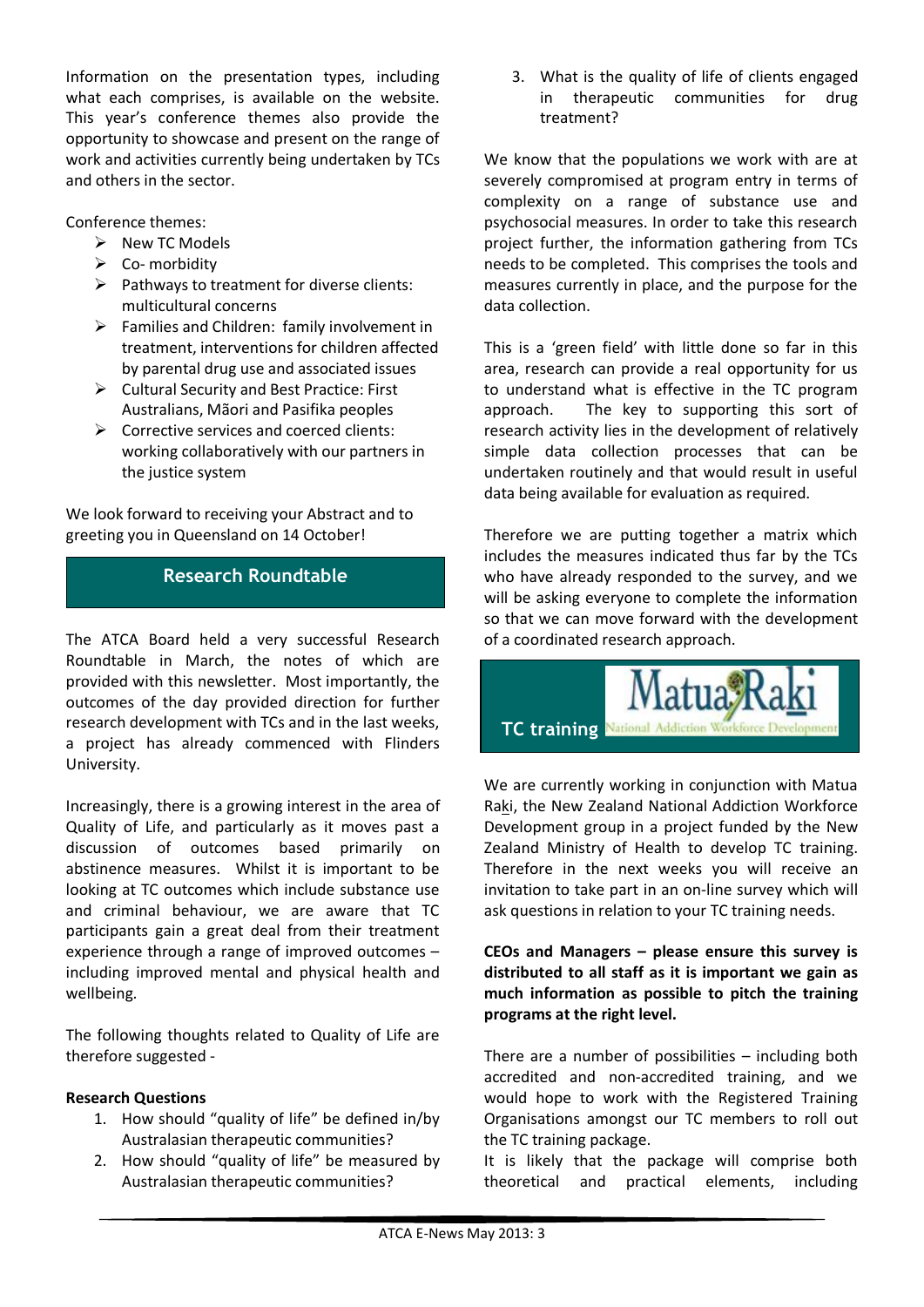

placements in a range of TCs – adult, youth and prison-based TCs, together with those working with particular populations – parents with children, Aboriginal and Torres Strait Islander, and people with co-occurring disorders.

As many will be aware, in some of our jurisdictions (Victoria and ACT currently) minimum qualifications in Certificate IV are now required to gain entry into work in the AOD field. While in other jurisdictions this may not yet be a requirement, it is nevertheless recommended. One option may be to add the TC specialty to the Certificate IV and Diploma courses, so that those working in a TC would do the compulsory core subjects, and then the TC component as a 'block' – in the same way as working in withdrawal and NSPs, mental health, and working with diverse clients is currently offered as separate 'blocks' to the core subjects.

Developing the TC component in this way would also allow us some flexibility in delivery, so that those with other qualifications (including degree courses) would be able to undertake just these aspects (together with the four key AOD competencies if required).

In New Zealand there are also Bachelor-degree level courses in AOD, while in Australia university-based studies ion AOD and Mental Health are generally at a Graduate Certificate and post-graduate level. The possibility of developing a university-level course will also be canvassed through the survey.

The NZ Ministry of Health has funded this project, which follows a meeting some time ago that Lynne attended along with Stuart Anderson (who was then CEO of Higher Ground) with NZ Associate Minister of Health, Peter Dunne.

Once again – an exciting development for TCs, and one which the ATCA Board is keen to develop.

# **ATCA Standard**

The ATCA Standard project is now drawing to an exciting conclusion with the Standard recently provided to JAS-ANZ for certification. This follows a long history of development since the first peer reviews were conducted in the 1990s by TC members working collegially to support the development of TCs in Australia and New Zealand; the 2002 *Towards Better Practice* project and the 2005 *Future Directions* survey and report.

These activities of course culminated in the TC Standards project in 2008, with the launch of the Standards package and training materials at the 2009 conference in Canberra. Since that time we have undertaken 13 peer reviews, including reviews of three prison-based programs.

With its certification by JAS-ANZ, the ATCA Standard will become available for TCs wishing to apply it through an accreditation process with a Conformity Assessment Body (CAB). It could then be undertaken in conjunction with the more generic ISO (International Organization for Standardization) Management Systems audit, meaning an organisation could have all elements of their entire business reviewed at the one time.

ATCA will retain ownership over the ATCA Standard, and will maintain the training and accreditation process of reviewers who will be part of any CAB's team. Additionally, the ATCA will continue to apply the ATCA Standard in its shortened form (review of the essential elements of the TC) as a peer review process.

Importantly, the ATCA Standard has also been developed as a two-tier approach, and is therefore applicable to both TC and other residential rehabilitation programs. What this means in practice, is there are two proposed levels of accreditation under the Standard.

The first is that of a Residential Rehabilitation service. To achieve accreditation as a residential rehabilitation service, agencies will need to meet a minimum of 80% of the core elements in the first tier (Performance Criteria 1-6). This represents the minimum level of activity required to demonstrate